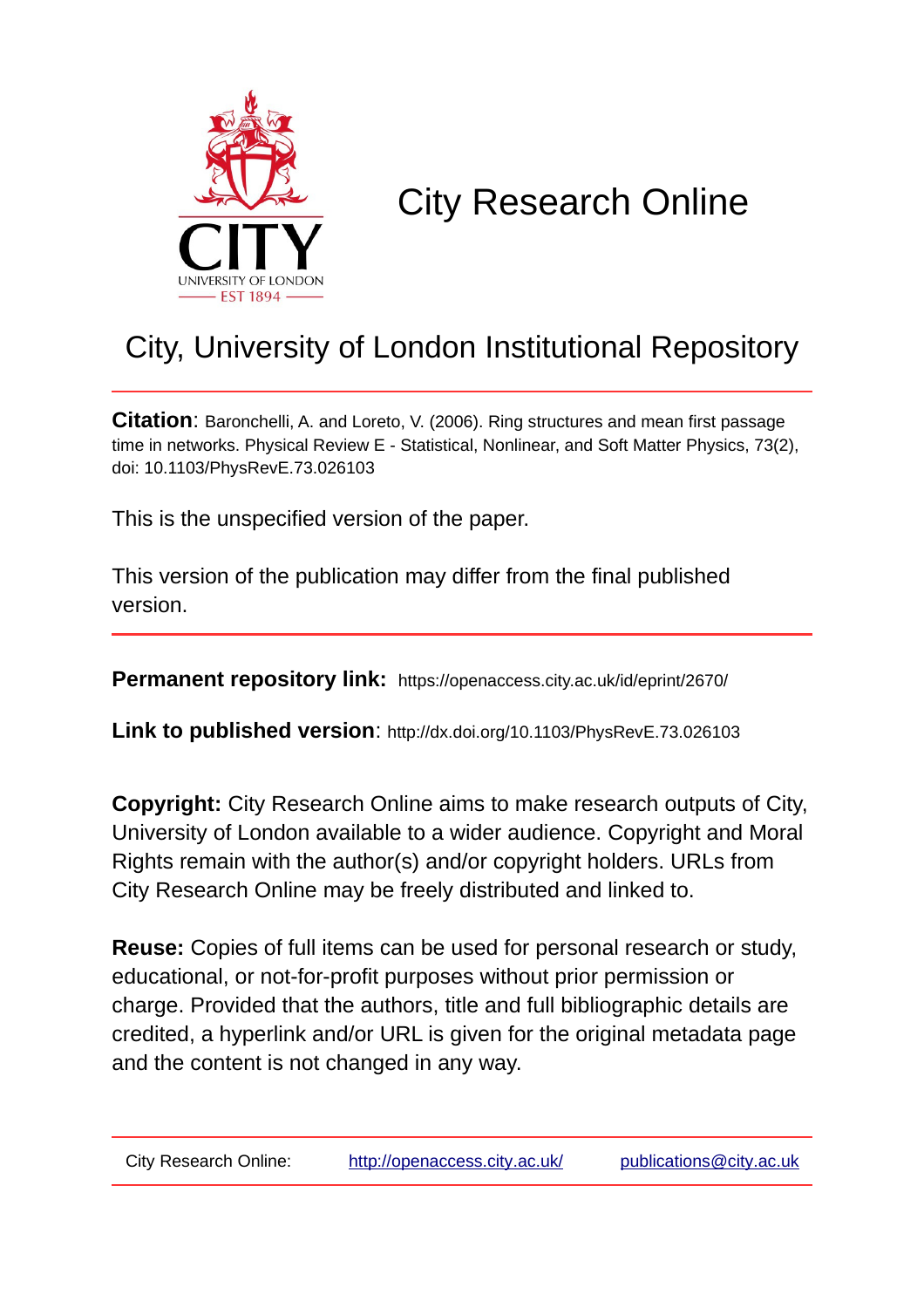# arXiv:cond-mat/0501669v2 [cond-mat.stat-mech] 8 Feb 2006 [arXiv:cond-mat/0501669v2 \[cond-mat.stat-mech\] 8 Feb 2006](http://arXiv.org/abs/cond-mat/0501669v2)

### Ring structures and mean first passage time in networks

Andrea Baronchelli and Vittorio Loreto *INFM and Dipartimento di Fisica, Universit`a di Roma "La Sapienza" and INFM Center for Statistical Mechanics and Complexity (SMC), Piazzale A. Moro 2, 00185 Roma, Italy* (Dated: February 2, 2008)

In this paper we address the problem of the calculation of the mean first passage time (MFPT) on generic graphs. We focus in particular on the mean first passage time on a node s for a random walker starting from a generic, unknown, node  $x$ . We introduce an approximate scheme of calculation which maps the original process in a Markov process in the space of the so-called *rings*, described by a transition matrix of size  $O(\ln N/\ln\langle k \rangle \times \ln N/\ln\langle k \rangle)$ , where N is the size of the graph and  $\langle k \rangle$  the average degree in the graph. In this way one has a drastic reduction of degrees of freedom with respect to the size  $N$  of the transition matrix of the original process, corresponding to an extremely-low computational cost. We first apply the method to the Erdös-Renyi random graph for which the method allows for almost perfect agreement with numerical simulations. Then we extend the approach to the Barabasi-Albert graph, as an example of scale-free graph, for which one obtains excellent results. Finally we test the method with two real world graphs, Internet and a network of the brain, for which we obtain accurate results.

PACS numbers: PACS: 89.75.Hc, 05.40.Fb, 05.60.Cd

### I. INTRODUCTION

Modern graph theory starts with the study of Erdös-Renyi random networks in 1959 [\[1\]](#page-7-0). In more recent times it has regained a great amount of attention [\[2](#page-7-1)] since it has become evident that many different system can be described as complex scale free networks i.e assemblies of nodes and edges with nontrivial topological properties [\[3](#page-7-2), [4](#page-7-3)].

In this article we focus on the properties of random walks on generic graphs. It is well known that random walk is a fundamental process to explore an environment [\[5](#page-7-4), [6,](#page-7-5) [7,](#page-7-6) [8](#page-7-7), [9,](#page-7-8) [10](#page-7-9)], and recently great attention has been devoted to the study of random walk on networks (see, for instance, [\[11](#page-7-10), [12](#page-7-11), [13,](#page-7-12) [14,](#page-7-13) [15,](#page-7-14) [16,](#page-7-15) [17,](#page-7-16) [18,](#page-7-17) [19,](#page-7-18) [20\]](#page-8-0)). In this process a walker, situated on a given node at time t, can be found with probability  $1/k$  on any of the k neighbors of that node at time  $t + 1$ .

In particular we are interested in the mean first passage time (MFPT) on a node s for a random walker starting from a generic, unknown, node  $x$ . It is important to note here that Noh and Rieger [\[14\]](#page-7-13) have derived, exploiting the properties of Markov chains, an exact formula for the MFPT  $T_{sj}$  of a random walker between two nodes s and  $j$  in a generic finite network.

In this paper, however, we do not trivially average  $T_{si}$ over all  $j \neq s$ , a very costly operation, but we use the concept of *ring* (see also [\[21\]](#page-8-1)). In this perspective we study the graph as seen by node s, and partition it in rings according to the topological distance of the different nodes from  $s$  (see also [\[16,](#page-7-15) [22](#page-8-2)]). This allows us to map the original Markov problem (of N states) in a new Markov chain of drastically reduced dimension  $(O(\ln N/\ln\langle k\rangle \times \ln N/\ln\langle k\rangle))$  and, as a consequence, to calculate MFPT on a generic node s with a reduced com-

putational cost. On the other hand with the new process the identity of the single target node s is lost, and all the nodes with the same connectivity (i.e. number of neighbors) are not distinguishable.

Our explicit calculation is almost free of approximations only for Erdös-Renyi random graphs, for which we obtain an excellent agreement between theory and numerical simulations. The more disordered scenario of other complex networks makes the extension of our approach progressively more problematic. Nevertheless we find quite surprisingly that our approach is able to make very good predictions also for other synthetic networks, such as the Barabasi-Albert scale free networks [\[23](#page-8-3)], and at least two real world graphs. In all these cases, the considered networks behave, with respect to the property studied, as if they were random graph with the same average degree. Finally our approach allows us to show that a random walker recovers rapidly the degree distribution of the network it is exploring.

The paper is organized as follows. In section II the concept of ring is introduced and the new Markov process on which the original problem can be mapped is defined. In section III explicit calculations for the case of random graphs are performed. It is shown that the description of a random graph in term of rings is very accurate, and that theoretical predictions for the MFPT are in excellent agreement with results from simulations. Section IV, finally, is devoted to the possible extension of the theory to other networks. Notwithstanding the difficulties that arise in the analytical extension of the theory, it is shown that MFPT of walkers in both artificial and real life networks can be predicted quite accurately with our theory. It is also shown that a random walk can be used for the reconstruction of the degree distribution of a network.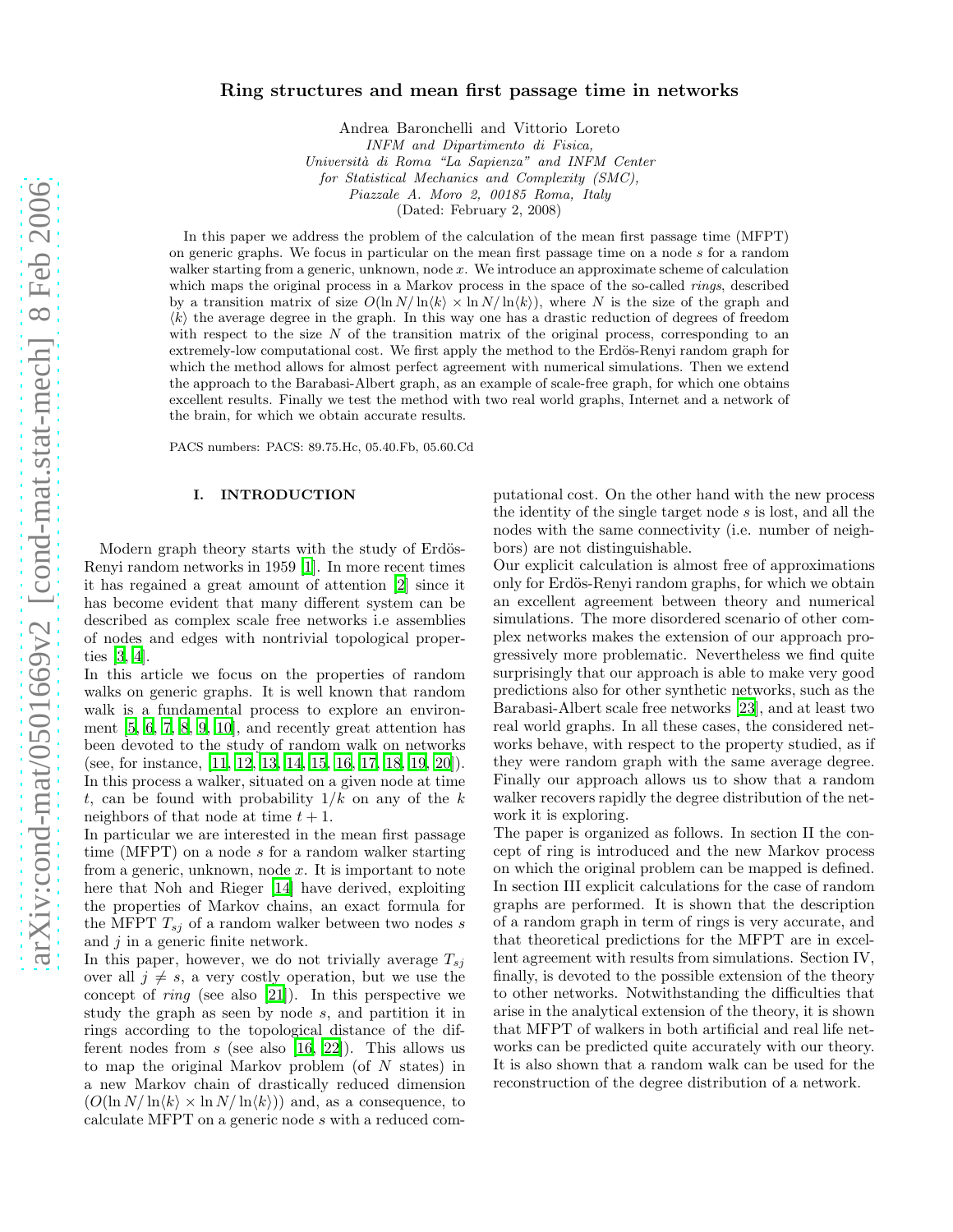### II. THE NEW PROCESS - RINGS

All the information about a generic graph is contained in the adjacency matrix A whose element  $A_{ij} = 1$  if nodes i and j are connected, and  $A_{ij} = 0$  otherwise. We shall consider here only undirected graphs, i.e.  $A_{ij} = A_{ji}$ , which do not contain any links connecting a node with itself  $(A_{ii} = 0, \forall i)$ . The degree of a node,  $k(i)$ , is given by  $k(i) = \sum_j A_{ij}$ . Finally, we shall concentrate only on the case of connected graphs, i.e. graphs in which each pair of nodes i, j, with  $k(i)$ ,  $k(j) \neq 0$ , are connected with at least one single path. From a random walk point of view the matrix A can be interpreted as the  $N \times N$  symmetric transition matrix of the associated Markov process [\[32\]](#page-8-4).

We are interested in the problem of the average MFPT on a node s of degree  $k(s)$  of a random walker that started from a different, unknown, node  $x$ . Our idea is mapping the original Markov process A on a much smaller process B which will be asymmetric and will contain self-loops (i.e.  $B_{ii} \neq 0$ ). More precisely we reduce the  $N \times N$ matrix to a  $O(\ln N/\ln\langle k \rangle \times \ln N/\ln\langle k \rangle)$  matrix.

Given the target node s, we start by subdividing the entire network in subnetworks, or *rings* (see also [\[16](#page-7-15), [22\]](#page-8-2)),  $r_l$ , with the following property:

$$
r_l = \{nodes \ j \ | \ d_{sj} = l\} \tag{1}
$$

where  $d_{sj} = d_{js}$  is the distance between nodes s and j, i.e. the smallest number of links that a random walker has to pass to get from  $j$  to  $s$ . These rings will be the states of the new matrix B. Their number, being proportional to the maximum distance between any two nodes in the network, i.e. to the diameter of the network, is  $O(\ln N/\ln\langle k \rangle)$  [\[24,](#page-8-5) [25\]](#page-8-6) (where  $\langle k \rangle$  is the average degree of the nodes of the graph).

Other important quantities are the average number  $m_{r_l,r_{l+1}} \equiv m_{l,l+1}$  of links that connect all the elements of  $r_l$  with all the elements of  $r_{l+1}$ , and the average number  $m_{l,l}$  of links between nodes belonging to the same  $r_l$ . We have trivially  $m_{l,l-1} = m_{l-1,l}$  and  $m_{l,k} = 0$  if  $d_{lk} > 1$ .

We now have all the elements to define our new process. We are no more interested in the exact position of the random walker. The relevant information is now the ring in which the random walker is. The matrix of this process has size  $(l_{max} + 1) \times (l_{max} + 1)$ , where  $l_{max}$  is the diameter of the original graph. The matrix has the following structure [\[33\]](#page-8-7) (for the case  $l_{max} = 6$ ):

<span id="page-2-2"></span>
$$
B = \begin{pmatrix} 0 & 0 & 0 & 0 & 0 & 0 & 0 \\ b_{10} & b_{11} & b_{12} & 0 & 0 & 0 & 0 \\ 0 & b_{21} & b_{22} & b_{23} & 0 & 0 & 0 \\ 0 & 0 & b_{32} & b_{33} & b_{34} & 0 & 0 \\ 0 & 0 & 0 & b_{43} & b_{44} & b_{45} & 0 \\ 0 & 0 & 0 & 0 & b_{54} & b_{55} & b_{56} \\ 0 & 0 & 0 & 0 & 0 & b_{65} & b_{66} \end{pmatrix}
$$
(2)

where  $b_{ij} = m_{ij}/(\sum_{k \neq i=0}^{l_{max}} m_{ik} + 2m_{ii})$  for  $i \neq j$ , and



<span id="page-2-1"></span>FIG. 1: Nodes  $n_l$  per ring: Rings populations  $n_d$  are shown in this figure. Comparisons of theoretical previsions from eq.[\(6\)](#page-3-0) and data from simulations for different values of  $k(s)$  in a single E-R graph of size  $N = 10^3$  and  $\langle k \rangle = 6$  are shown. The fractional error e, defined as the ratio between measured and calculated values, is also plotted for each represented value of  $k(s)$ . Theoretical average quantities are in excellent agreement with single graph measurements.

 $b_{ii} = 2m_{ii}/(\sum_{k \neq i=0}^{l_{max}} m_{ik} + 2m_{ii})$ .  $b_{ij}$  thus represents the probability of going from ring  $i$  to ring  $j$ . By definition of rings it is clear that it is not possible to move from a ring to a non-adjacent other ring, while it is obviously possible to move inside a ring, and in this case the number of links must be doubled to take into account that each internal link can be passed in two directions. The elements of the first row of the matrix are set equal to 0 because we are interested in the first passage time in the target node s. The probability  $P_{ij}^{(t)}$  of going from state i to state j in t steps is given by  $(\dot{B}^t)_{ij}$ . If we set  $b_{01} = 1$ , we would allow the walker to escape from node s, while  $b_{00} = 1$  should be used if we were interested in the probability that the walker reached node s before time  $t$ . The probability  $F_{k(s)}(t)$  that the *first* passage on node s occurs at time t is then:

$$
F_{k(s)}(t) = \sum_{l=1}^{l_{max}} \frac{n_l}{N-1} (B^t)_{l0}
$$
 (3)

<span id="page-2-0"></span>where  $n_l$  is the number of nodes belonging to the ring  $r_l$  and each matrix term is weighted with the probability that the random walker started in the ring corresponding to its row, i.e.  $n_l/(N-1)$ .

<span id="page-2-3"></span>The average time MFPT  $\tau(k(s))$  can be calculated using eq. $(3)$  as:

$$
\tau(k(s))) = \sum_{l=1}^{\infty} l F_{k(s)}(l)
$$
\n(4)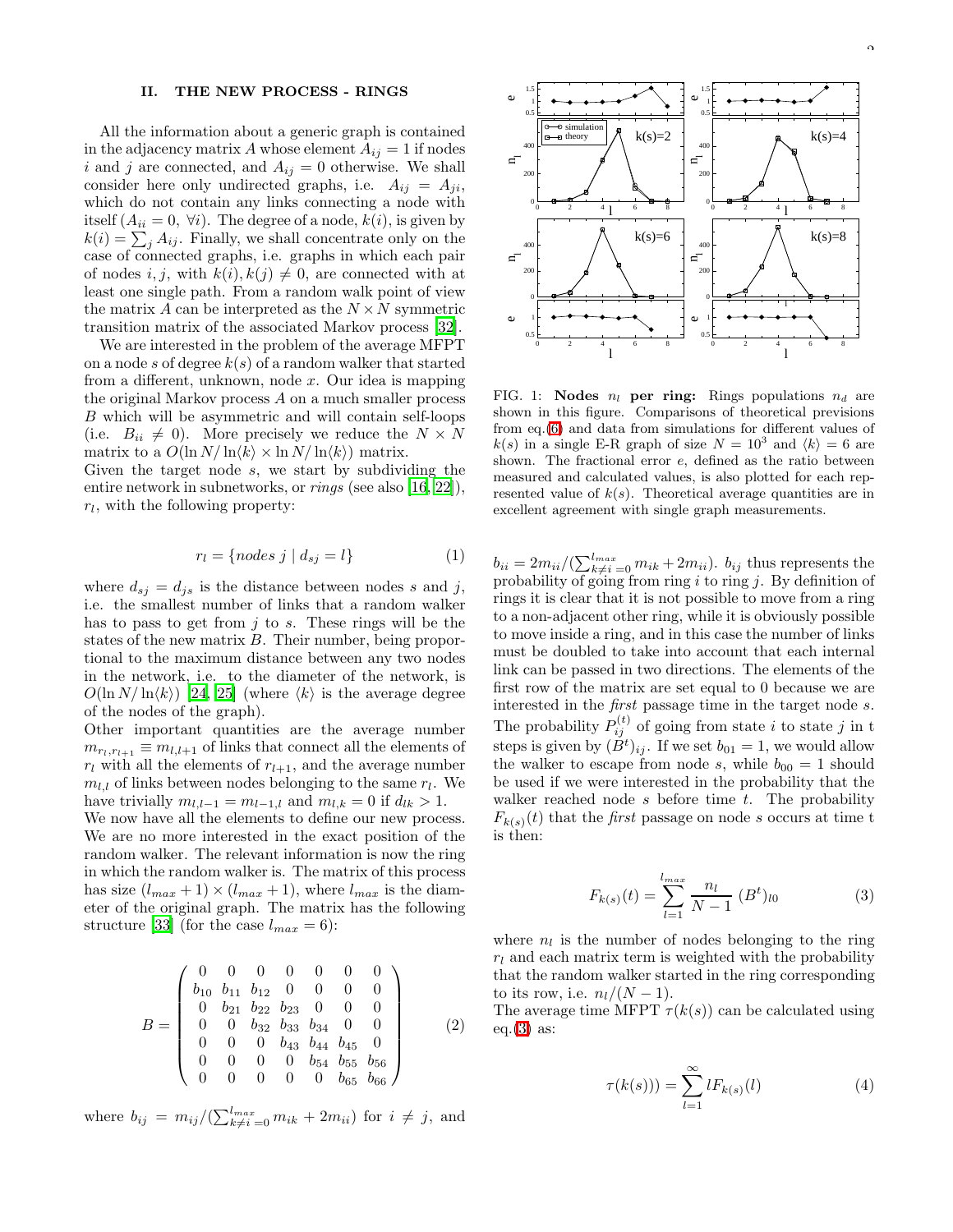

<span id="page-3-2"></span>FIG. 2: Average ring degree: average degrees of nodes belonging to different rings are shown in function of rings' distances for an ER random graph  $(N = 10^4 \text{ nodes and } \langle k \rangle = 6)$ . A dependence on ring's distance appears clearly, as predicted by theory. Results for different values of  $k(s)$  are shown (predictions shown only for the case  $k(s) = 6$ .

### III. EXPLICIT CALCULATION FOR RANDOM GRAPHS

### A. Static

A random graph is obtained in the following manner: given a finite set of isolated N nodes, all the  $N \times (N-1)/2$ pairs of nodes are considered and a link between two nodes is added with probability  $p$ . This yields (in the limit  $N \to \infty$ ) to Poisson's distribution for the degree k of a node:

$$
P(k) = \frac{\langle k \rangle^k}{k!} e^{-\langle k \rangle} \tag{5}
$$

<span id="page-3-3"></span>with  $\langle k \rangle = p(N - 1)$ . It is clear that such a graph does not contain any relevant correlations between nodes and degrees, and this will allow us to obtain exact average relations for the quantities illustrated in the previous section.

<span id="page-3-0"></span>The first important quantity to calculate is the average number  $n_l$  of elements of  $r_l$ . It holds

$$
n_{l+1} = \left(N - \sum_{k=0}^{l} n_k\right) \left(1 - (1 - p)^{n_l}\right) \tag{6}
$$

where  $n_{l+1}$  is calculated as the expected number of nodes not belonging to any interior ring that are connected with at least a member of  $r_l$ . Figure [1](#page-2-1) illustrates that eq.[\(6\)](#page-3-0) is in excellent agreement with results from simulations. Obviously  $n_0 = 1$  and  $n_1 = \langle k \rangle$ . However, if we know the degree  $k(s)$  of node s we can impose  $n_1 = k(s)$  and calculate the following  $n_{l>1}$  in the usual manner. In fact, this is the way in which we will use eq.[\(6\)](#page-3-0).

For the average numbers  $m_{l,l+1}$  of links that connect all the elements of  $r_l$  with all the elements of  $r_{l+1}$ , and  $m_{l,l}$  of links between nodes belonging to the same  $r_l$  we have:

$$
m_{l,l+1} = n_l \left( N - \sum_{k=0}^{l} n_k \right) p \tag{7}
$$

$$
m_{l,l} = \frac{n_l (n_l - 1)}{2} p
$$

<span id="page-3-1"></span>where the fact that a link between two nodes exists with probability p is exploited. As a practical prescription we add that when eq. [\(7\)](#page-3-1) yields to non-physical  $m_{l,l} < 0$ one has to redefine  $m_{l,l} = 0$ . Also these expressions, which are crucial for the construction of the B matrix of eq. [\(2\)](#page-2-2), give predictions in excellent agreement with results from simulations (data not shown). As expected we have that, in the limit  $p \to 0$ ,  $m_{l,l+1} \to n_{l+1}$ , while, when  $p \to 1$ ,  $m_{l,l+1} \to n_l \times n_{l+1}$ . Note that from eq. [\(7\)](#page-3-1) one has that  $n_l < 1 \Rightarrow m_{l,l} < 0$  which has clearly no physical meaning.

Before going on it is interesting to make a remark. It is known [\[22,](#page-8-2) [27\]](#page-8-8) that the nearest neighbors of a generic node have particular properties, e.g. an average degree different from the  $\langle k \rangle$  of the graph. Our relations are able to predict this fact. Combining eq.[\(6\)](#page-3-0) and eq.[\(7\)](#page-3-1) it is easy to see that the average degree of the nodes belonging to  $r_l$  depends on l, being constant (and larger than  $\langle k \rangle$  for low values of l and decreasing rapidly for l large enough. Data from simulation reported in Figure [2](#page-3-2) show that this prediction is correct. This agreement is not surprising since eq.[\(6\)](#page-3-0) and [\(7\)](#page-3-1) are separately in excellent agreement with simulations, thus being able to predict very accurately the value of the average degree of the nodes belonging to the same ring.

### B. Dynamics

So far, we have shown that predictions of the above relations on the static properties of a random graph are correct. We now explore the predictions on the diffusion processes. Figure [3](#page-4-0) shows, for different values of the degree  $k(s)$  of the target node, the comparison of the predicted values of  $F_{k(s)}(t)$ , calculated with eq.[\(3\)](#page-2-0) and results from simulations. Data from simulations are obtained by selecting randomly, for each of the approximately  $N \times N$  runs, one of the nodes of selected degree  $k(s)$  present in the network to play the role of s, and one of the remaining  $N-1$  nodes to be the starting point of the random walker. The agreement between theory and simulations is very good. The exponential behavior, typical of finite ergodic Markov chains, has the form  $f(t) = (1/\tau) exp(-t/\tau).$ 

Figure [4](#page-4-1) shows that the average MFPT  $\tau(k(s))$ , calcu-lated using eq.[\(4\)](#page-2-3) (with the B matrix built using (eq.[\(6\)](#page-3-0) and [\(7\)](#page-3-1)), are in good agreement (though slightly smaller)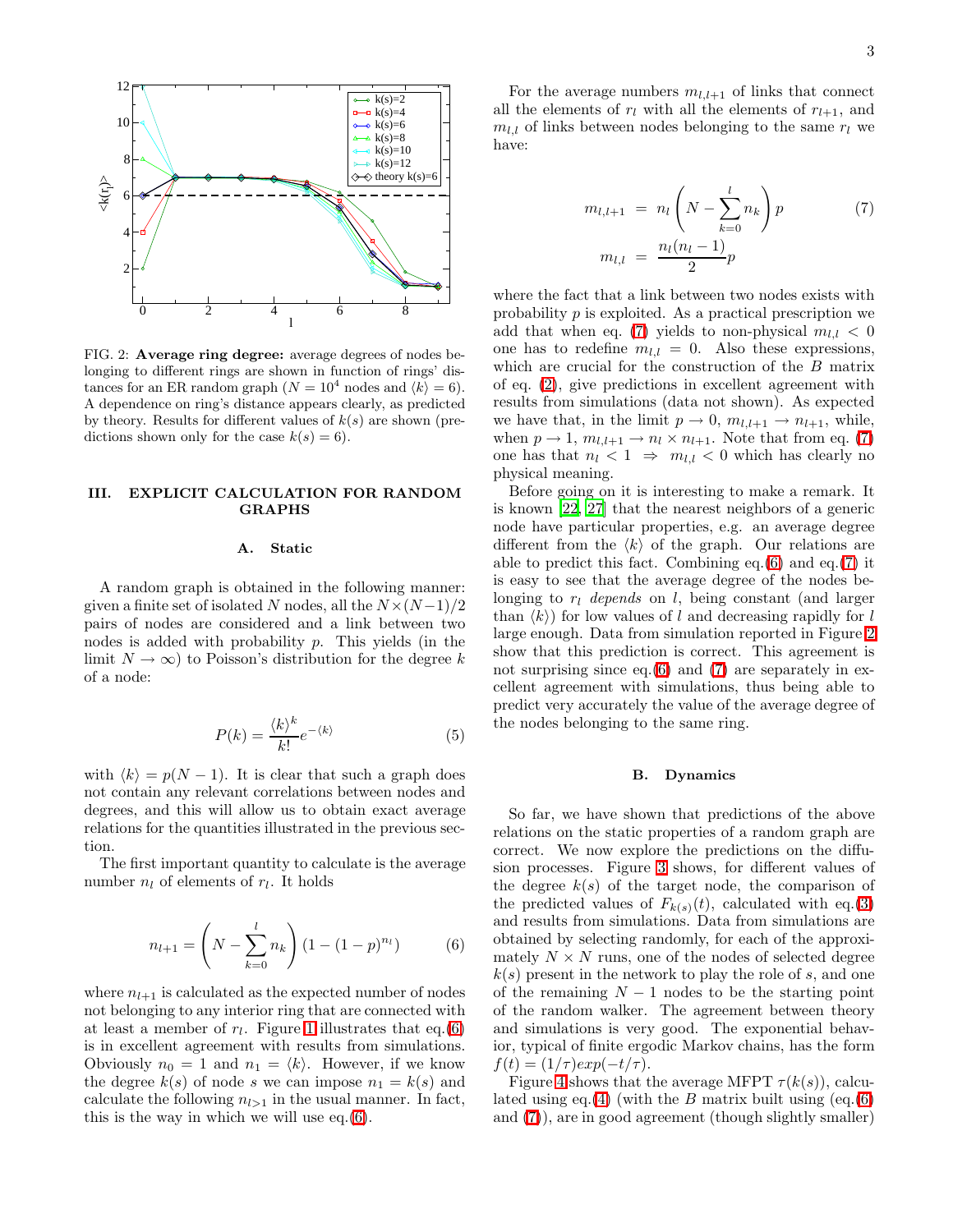

<span id="page-4-0"></span>FIG. 3: First passage time distributions: FPT probability distributions both measured and calculated for an ER graph with  $\langle k \rangle = 6$  are presented for different values of  $k(s)$ . Theoretical predictions are in excellent agreement with data of random walk on a single graph. Theoretical curves are obtained with eq.[\(3\)](#page-2-0), and fit the relation  $F_{k(s)}(t) = (1/\tau) exp(-t/\tau)$  with  $\tau$  obtained with eq.[\(4\)](#page-2-3). In the inset the first part of the distribution is showed in more detail.



<span id="page-4-1"></span>FIG. 4: Mean first passage times: in upper graph MFPT both measured and calculated (using eq.[\(4\)](#page-2-3)) are reported for an ER graph of size  $N = 10^3$  with  $\langle k \rangle = 6$ . Error bars on measured values are not visible on the scale of the graph. The line  $\tau(k(s)) \simeq \tau(1) \times k(s)^{-1}$  is also plotted. It holds  $\tau(1)_{sim} = 7413$  and  $\tau(1)_{calc} = 7164$  for values obtained respectively from simulations and from calculation. It can be noted that the order of magnitude of  $\tau(1)$  is given by 2*M*, where  $M$  is the total number of links in the graph; in our case we have  $2M \simeq \langle k \rangle \times N = 6000$ . In lower graph the fractional error e, defined as the ratio between simulated and calculated MFPTs, is reported.

with those obtained in simulations. We shall return to the origin of the small disagreement between theory and simulations at the beginning of the next section.

The relation, found both in theory and simulations (see



<span id="page-4-2"></span>FIG. 5: First passage time distribution - Average on all target nodes s: The distribution of the FPT obtained is shown (ER graph:  $N = 10^3$ ,  $\langle k \rangle = 6$ ). At each run both the target node s and the starting node of the random walker are randomly chosen. This means that in this distribution the degree of the target nodes is no more fixed. The non exponential curve is the result of the convolution of several exponential curves obtained for fixed  $k(s)$ . The theoretical curve, obtained according to eq.[\(8\)](#page-5-0), is in excellent agreement with data from simulation performed on a single graph. The fractional error e, defined as the ratio between simulated and calculated data, is also plotted. For large times poor statistics causes bigger fluctuations of e.

also [\[14](#page-7-13)]),  $\tau(k(s)) = \tau(1) \times k(s)^{-1}$ , can be explained with elementary qualitative probabilistic arguments. In fact, since, as shown in Figure [2,](#page-3-2) the average degree of the nodes in  $r_1$  does not depend on  $k(s)$  (i.e. on the size  $n_1$ of  $r_1$ ), also the MFPT on a node of  $r_1$  is independent from  $n_1$ . This means that, while the probability of passing from  $r_1$  to s does not depend on  $n_1$ , a larger  $r_1$  is visited more often than a smaller one. Combining these observations, it seems plausible guessing that the MFPT on a target node s with  $k(s) > 1$  will be  $1/k$  times the MFPT of a node s with  $k = 1$ , and this behavior is indeed observed.

It is worth noting that both the  $k(s)^{-1}$  trend and the order of magnitude of  $\tau(1)$  can be derived with a simple mean field approach [\[18,](#page-7-17) [19](#page-7-18)]. In fact, once neglected all the possible correlations in a graph, the whole random walk process can be approximated with a two state Markov process where the two states correspond to the walker being at the target node and on any other node. Easy calculations shows that the probability for the walker to arrive at a node s is given by  $q(s) = q(k(s)) = k(s)/2M$ , where M is the total number of links of the graph. For a fully connected graph this relation gives the exact value of  $\tau = \tau(N-1) = N-1$ . In a random graph the mean field approach gives better and better results the larger is the mean degree  $\langle k \rangle$ . For small values of  $\langle k \rangle$ , only the order of magnitude of  $\tau(1)$  is in fact predicted by this approach. The method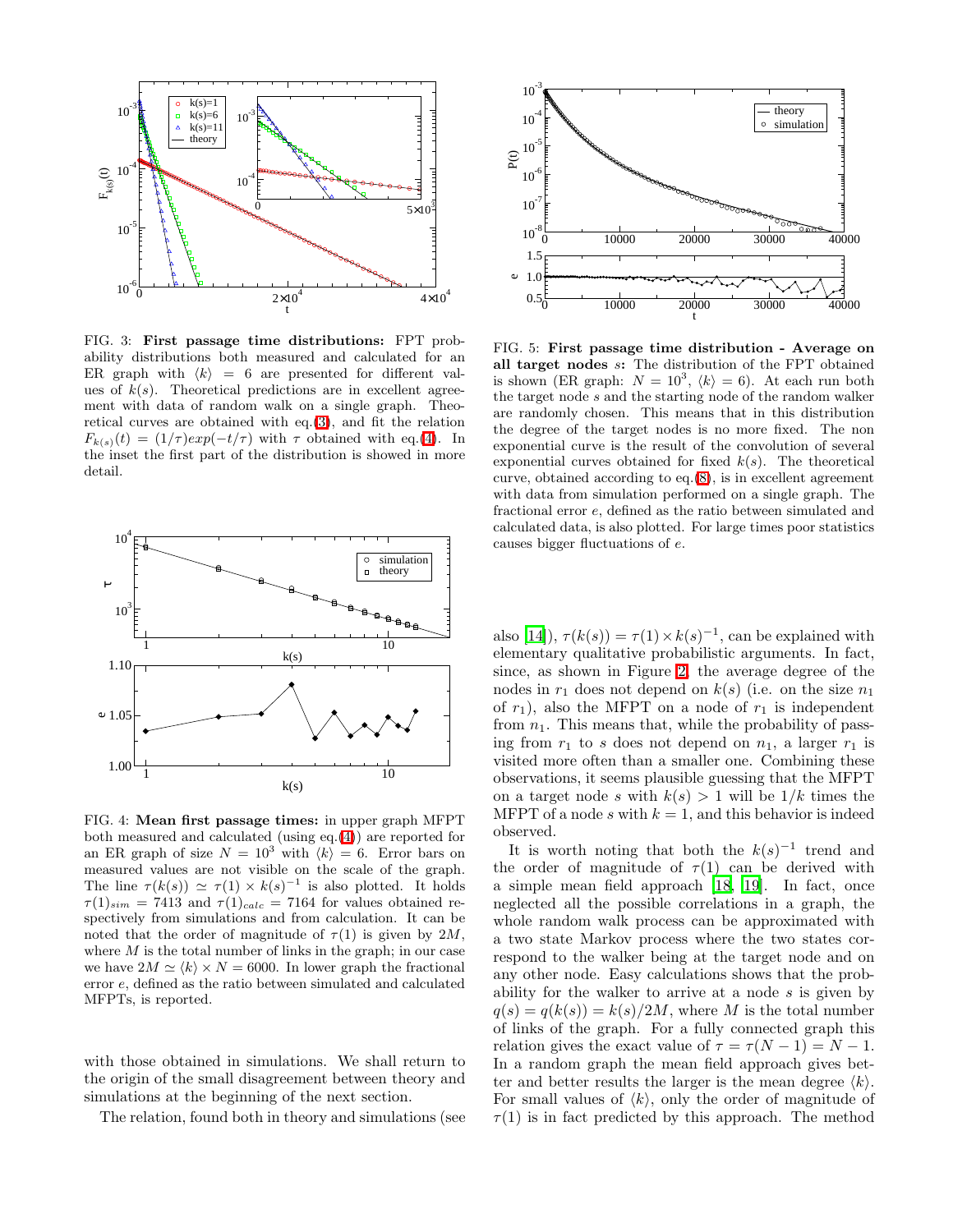based on rings, thought being less simple, is able to make more accurate predictions for all values of  $\langle k \rangle$ . Just for comparison we report here data shown in Figure [4](#page-4-1) relative to a network of  $N = 10^3$  nodes with  $\langle k \rangle = 6$ : we have  $\tau(1)_{sim}/\tau(1)_{calc} = 1.03$  and  $\tau(1)_{sim}/2M = 1.24$ , where  $\tau(1)_{sim}$  and  $\tau(1)_{calc}$  are MFPT obtained respectively with simulations and with the ring method.

All the results discussed above allow us to explain the curve presented in Figure [5,](#page-4-2) which represents the distribution  $P(t)$  of the MFPT in a graph when both s and the starting point of the walker are randomly chosen at each run.  $P(t)$  can be calculated here as the convolution of several exponential FPT distributions  $F_{k(s)}(t)$  corresponding to the different values of  $k(s)$ , each weighted with the probability of encountering a node of degree  $k(s)$  in the graph. More precisely, according to eq.[\(5\)](#page-3-3), for each time step t every  $F_{k(s)}(t)$  must be weighted with Poisson's weights  $c_{k(s)}^{(\langle k \rangle)} = \frac{\langle k \rangle^{k(s)}}{k(s)!} e^{-\langle k \rangle}$ . We have:

$$
P(t) = \sum_{j=1}^{\infty} c_j^{(\langle k \rangle)} F_j(t)
$$
  
= 
$$
\sum_{j=1}^{\infty} c_j^{(\langle k \rangle)} e^{(-t/\tau(j))} \frac{1}{\tau(j)}
$$
(8)

<span id="page-5-0"></span>This relation can be written in a more compact way exploiting the fact that  $\tau(k(s)) = \tau(1) \times k(s)^{-1}$  [\[26\]](#page-8-9). Defined  $Z = \langle k \rangle \times exp(-t/\tau(1))$ , it holds:

$$
P(t) = \sum_{j=1}^{\infty} Z \frac{Z^{j-1}}{(j-1)!} \frac{e^{-\langle k \rangle}}{\tau(1)} = cZe^{Z}
$$
 (9)

where c is the constant  $\frac{e^{-\langle k \rangle}}{\tau(1)}$ .

### IV. EXTENSIONS OF THE THEORY

In the previous sections we have described a method that allows to calculate the average MFPT on a node  $s$ of a walker that started from a generic other node of the graph. We have then obtained exact (average) expressions for the case of random graphs. Unfortunately, the analytical extension of the relations found for this kind of graphs to other graphs (such as, for example, scale free networks) is difficult. This is due to the fact that eq.[\(6\)](#page-3-0) and eq.[\(7\)](#page-3-1) exploit the knowledge of the rules according to which a random graph is generated. In other words the absence of correlations between nodes is the main feature those equations are based on. When correlations are present the calculation of the number of nodes of the second ring,  $n_2$ , is already very difficult (for finite networks) and requires some empirical assumptions [\[27\]](#page-8-8).

In addition there is a more subtle reason that makes our method difficult to extend. Given the set of all nodes of a graph with a certain degree  $k$ , their first rings, although having the same number of nodes, present two



<span id="page-5-1"></span>FIG. 6: First ring fluctuations: Fluctuations related to nodes of degree  $k = 3$  are presented for ER (left) and BA (right) graphs of size  $N = 1 \times 10^5$  and  $\langle k \rangle = 6$ . On the two top figures global fluctuations are analyzed. Histograms of the number of nodes vs. the average degree  $k(r_1)$  of the nodes of the first ring  $r_1$  for ER graphs (top-left) and BA graphs (top-right). Logarithmic scale for the ordinate of BA graph must be noted. In the two bottom figures local fluctuations are analyzed. Here the histograms represent the number of rings in function of the ratio  $\sigma(r_1)/k(r_1)$ , where  $\sigma(r_1)$  is the variance of the degree of the nodes belonging to each  $r_1$  for ER graphs (top-left) and BA graphs (top-right). It is evident the higher degree of fluctuations of the BA graphs.

kinds of fluctuations. On a global scale, the average degree  $k(r_1)$  of the nodes of the first ring does not have a unique value, but in general is distributed according to some probability density. On a local scale, on the other hand, a single ring is not made by identical nodes, and its average degree has a certain variance  $\sigma$ . In Figure [6](#page-5-1) we show global and local fluctuations for both a random graph and a Barabasi-Albert (BA) scale free graph [\[23](#page-8-3)]. The preferential attachment rule of the Barabasi-Albert network generates a graph with a scale free form  $P(k) \simeq k^{-c}$ , with  $c = 3$ , for the degree distribution. As it is evident from Figure [6,](#page-5-1) BA graphs have larger fluctuations than random graphs.

With our method of rings, described before, the fluctuations cannot be taken into account. Matrix  $B(2)$  $B(2)$  is in fact defined under both the assumptions of (i) equivalence of all the nodes with a given  $k$  (global homogeneity) and (ii) equivalence of all the nodes inside each ring (local homogeneity). The slight disagreement between our theory and simulation results present in Figure [4](#page-4-1) are thus easily explained in term of local fluctuations of the first ring. In fact, as it is easy to demonstrate using Lagrange multipliers, the assumed local ordered configuration is the most advantageous for a walker that has to reach the node s from the first ring. This is then the reason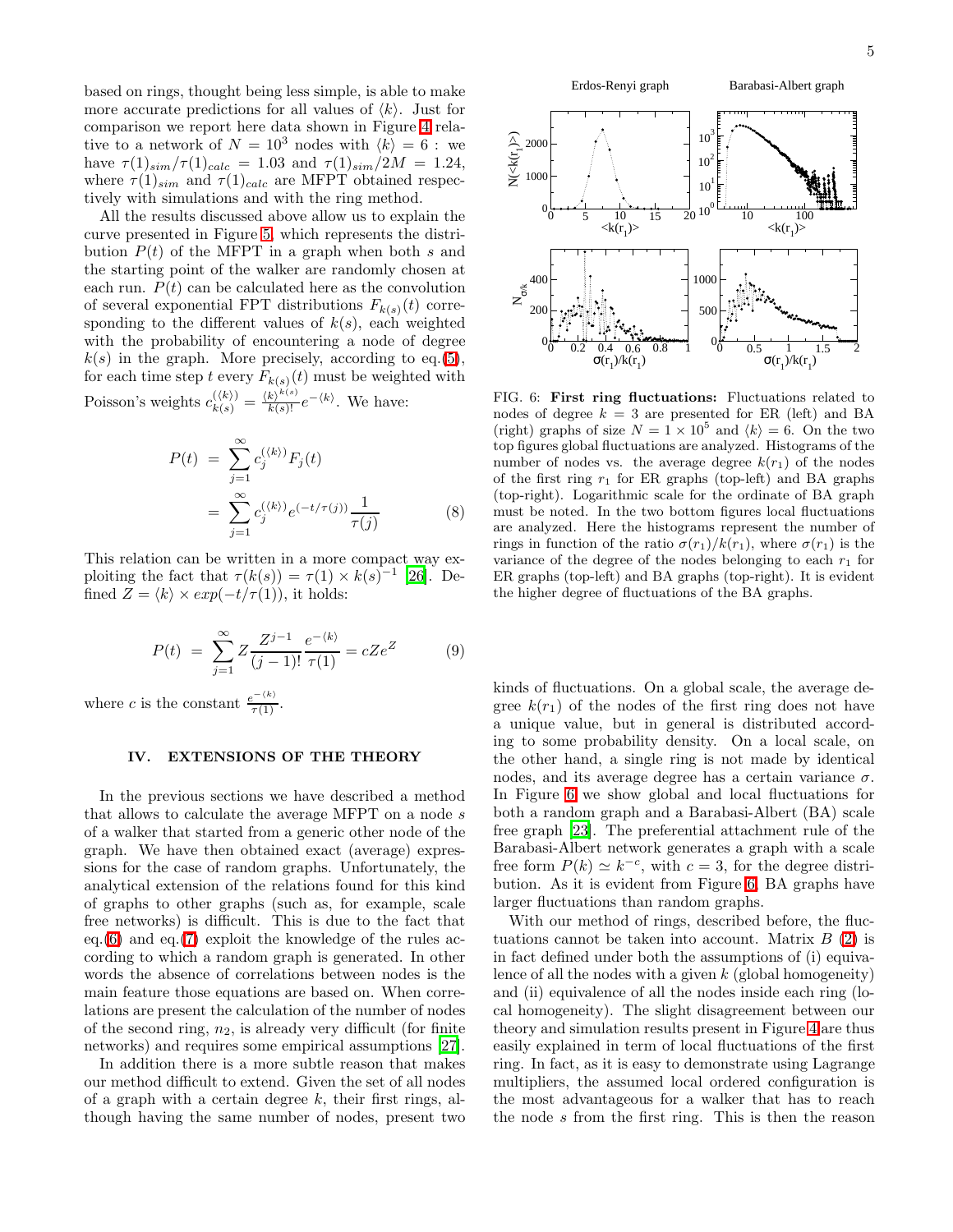

<span id="page-6-0"></span>FIG. 7: Mean first passage times vs. the degree of the target node for different networks. Continuous lines with small filled points (upper graph) are obtained from eq.[\(4\)](#page-2-3), i.e. for random ER graphs, while empty symbols of different shapes come from simulations. It is evident the excellent agreement between theory and simulations both for ER graphs (circles) and, less obviously, for BA graphs (squares). Data from real networks are also reported: also in this case the agreement with theoretical predictions is good. Error bars are not visible on the scale of the graph. In lower graph fractional errors e, defined as the ratio between measured and calculated values, are reported both for real networks and BA graph. Dashed lines indicate correspond to  $e = 1$ .

for which our calculated MFPT are always smaller than those obtained from simulations.

Notwithstanding these difficulties in extending our theory, we found a quite surprisingly result, shown in Fig-ure [7:](#page-6-0) given a BA graph with a given average degree  $\langle k \rangle$ , the average MFPT for a walker starting from a generic node on a node s of degree  $k(s)$  is almost equal to the corresponding average MFPT of the same random walk on a random graph with the same average degree. This means that our theory continues to predict very well the MFPT (and hence its exponential distribution). It is remarkable that the theory predicts well also the MFPT on nodes with high degree, which are absent in the corresponding random graph.

The ability of our theory to predict diffusion processes on BA graphs can be due to the modest presence of correlations between its nodes. Many properties of real networks, in fact, are not reproduced by the BA model. One important measure of correlations in a graph is the measure of the average degree of the nearest neighbors (i.e. of the nodes of the first ring) of vertices of degree k, called  $k_{nn}$  [\[28](#page-8-10)]. While random and BA graphs have a flat  $k_{nn}$ , indicating the absence of strong correlations among nodes, many real networks exhibit either an assortative or disassortative behavior. In the first case high degree vertices tend to be neighbors to high degree vertices, while in the second case they have a majority of low

degree neighbors. Another important measure of correlation is the clustering coefficient which is proportional to the probability that two neighbors of a given node are also neighbor of themselves. Again, BA and random graphs, in which clustering is very poor, do not reproduce the clustering properties of many real networks.

In order to check how far our theory can predict the MFPT on correlated graphs we have performed two sets of experiments on real networks. We have considered in particular a network of Internet at the level of Autonomous Systems [\[29](#page-8-11), [30\]](#page-8-12) which exhibits a disassortative mixing feature and a recently proposed scale-free brain functional network [\[31](#page-8-13)] which exhibits an assortative mixing feature as well as a strong clustering coefficient.

The results for the MFPT for these two networks, as a function of the degree of the target node, are reported in Figure [7.](#page-6-0) Though the agreement between theory and simulation is not any more perfect, it remains good. In particular we find again the approximate trend  $\tau(k(s)) =$  $\tau(1) \times k(s)^{-1}$ .

Now we have all the elements to estimate the probability of finding a random walker on a node of a given degree  $k$ . On the one hand, in fact, it seems obvious that this probability is related to the fraction  $f(k)$  of nodes of that degree in the network, while on the other hand we now know that the MFPT on such a node is proportional, on average, to  $1/k$ . It is then reasonable arguing that the probability for a random walker being on a node of degree k is proportional to  $kf(k)$ .

We have tested this hypothesis in an experiment reported in Figure [8.](#page-7-19) In the experiment a walker has explored a BA network and an ER random graph with  $N = 10^5$ nodes for N time steps. At each time step the degree of the visited node was recorded and the normalized histogram of the fraction of time spent on nodes of any degree is reported in Figure [8.](#page-7-19) In the limit of infinite time steps this histogram would indicate exactly the probability of finding the walker of a node of a given k. According to our hypothesis, this histogram should be described by the function  $P(k)k/\langle k \rangle$ , where  $P(k)$  is the degree distribution of the considered network, and the Figure shows this is in fact the case, already after a relatively small number of time steps.

Finally, it is worth noting that the previous argument can be reversed. A walker able to record the degree of each node it traverses can be used to determine the degree distribution of the network it travels. In fact, if  $t(k)$  is the fraction of time spent on nodes of degree  $k$  it holds  $f(k) \propto t(k)/k$ . The average degree  $\langle k \rangle$  is then trivially obtained by requiring the normalization of the estimated  $P(k)$ .

### V. CONCLUSIONS

In this paper we addressed the problem of the computation of the mean first passage time on a selected node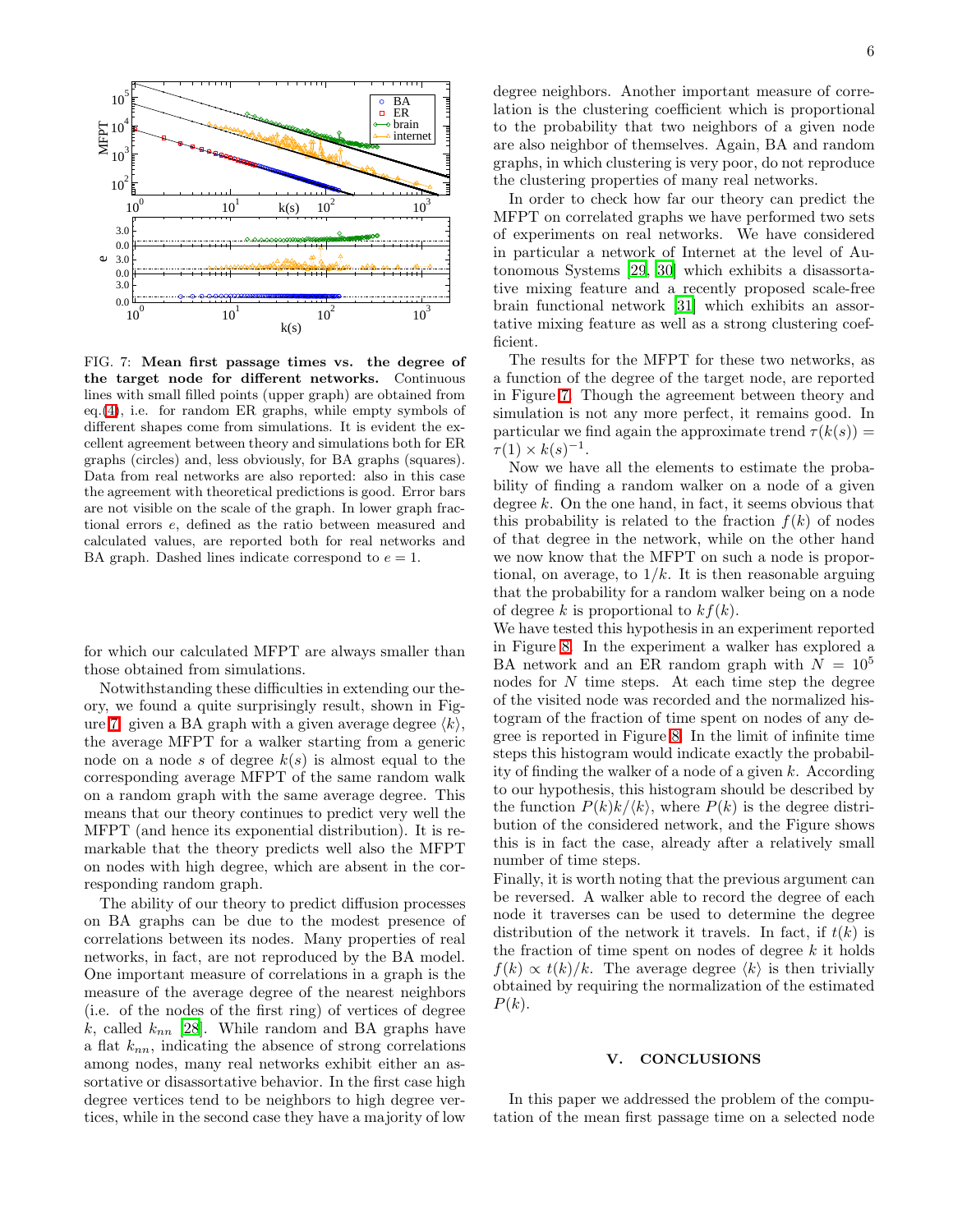

<span id="page-7-19"></span>FIG. 8: Degree distribution exploration: a random walker explores the degree distribution of two networks: a BA graph of size  $N = 10^5$  and  $\langle k \rangle = 6$  and an ER random graph of size  $N = 10^5$  and  $\langle k \rangle = 15$ . Simulations in which a walker travels the networks for N time steps have been performed. Empty symbols in figure represent the fraction of time spent on a node of degree  $k$ . Filled symbols joined by light lines are obtained with the relation  $P(k)k/\langle k \rangle$ , where  $P(k)$  is the degree distribution of the considered network. Filled points fit well the experimental data, and, as it is obvious, a longer walking process would allow for better agreement. The probability of finding a random walker on a node of a given degree  $k$  is related to the degree distribution of the graph via the inverse of  $1/k$  MFPT scaling relation (apart from a normalizing factor). For BA graphs it holds  $P(k) \propto k^{-3}$ . The first part of the curve  $P(k)\vec{k} / \langle \vec{k} \rangle$  presented in Figure is indeed  $c \times \vec{k}^{-2}$ , where  $c$  is a constant. The region of higher degrees, on the other hand, grows linearly due to the fact that in a finite size realization the statistics on high degree nodes is poor and the degree distribution in this region is flat. We avoided any binning in experimental or theoretical data to make clear that the walker exploration of the network is not perfect.

s of random walkers starting from different nodes on a generic network. We have introduced a new approximate method, based on the concept of rings, which maps the original Markov process on another Markov process in a much smaller space. This allows for a drastic reduction of the computational cost. In the case of ER random graphs we have been able to analytically derive all the quantities of interest and we have shown that our method gives predictions, both for static and dynamic properties, in excellent agreement with results found in simulations. Even if this new method is promising, analytical results are difficult to obtain for non random graphs. However, quite surprisingly, we have found that MFPT calculated with our theory for ER graphs are in excellent agreement also with simulations of dynamics on BA networks and in good agreement with results obtained with random walkers on two real networks, thus making our method an easy tool to predict MFPT time related quantities in many cases. Acknowledgments: This research has been partly supported by the ECAgents project funded by the Future and Emerging Technologies program (IST-FET) of the European Commission under the EU RD contract IST-1940. The information provided is the sole responsibility of the authors and does not reflect the Commission's opinion. The Commission is not responsible for any use that may be made of data appearing in this publication. Brain data collection was supported with funding from NIH NINDS of USA (Grants 42660 and 35115). The authors are grateful to Claudio Castellano and Alessandro Taloni for many interesting discussions and Alain Barrat and Luca Dall'Asta for a careful reading of the manuscript.

- <span id="page-7-0"></span>[1] P. Erdős and A. Rényi, *Publ. Math. Debrecen* 6, 290  $(1959)$
- <span id="page-7-1"></span>[2] B. Bollobás, *Modern Graph Theory* (Springer, New York, 1998).
- <span id="page-7-2"></span>[3] R. Albert and A.-L. Barabási, *Rev. Mod. Phys.*74, 47 (2002).
- <span id="page-7-3"></span>[4] M. E. J. Newman, *SIAM Review* 45, 167 (2003).
- <span id="page-7-4"></span>[5] B. D. Hughes, *Random Walks and Random Environments*, (Clarendon Press, Oxford, 1996).
- <span id="page-7-5"></span>[6] S. Redner, *A Guide to First-Passage Processes* (Cambridge University Press, New York, 2001).
- <span id="page-7-6"></span>[7] L. Lovász, in Combinatorics, Paul Erdős is Eighty, Vol. 2 (eds. D. Miklós, V. T. Sós, T. Zsőnyi), János Bolyai Mathematical Society, Budapest, 1996, 353–398.
- <span id="page-7-7"></span>[8] D. ben-Avraham and S. Havlin, *Diffusion and Reactions in Fractals and Random Systems*, (Cambridge University Press, Cambridge, 2000).
- <span id="page-7-8"></span>[9] D. Aldous and J. A. Fill, *Reversible Markov*

*Chains and Random Walks on Graphs*. [http://stat-www.berkeley.edu/users/aldous/RWG/book.html.](http://stat-www.berkeley.edu/users/aldous/RWG/book.html)

- <span id="page-7-9"></span>[10] W. Woess, *Random Walks on Infinite Graphs and Groups*, (Cambridge University Press, Cambridge, 2000).
- <span id="page-7-10"></span>[11] L. A. Adamic, R. M. Lukose, A. R. Puniyani, and B. A. Huberman, *Phys. Rev. E* 64, 046135 (2001).
- <span id="page-7-11"></span>[12] E. Almaas, R. V. Kulkarni and D.Stroud, *Phys. Rev. E* 68, 056105 (2003).
- <span id="page-7-12"></span>[13] M.E.J. Newman, *Soc. Networks* 27, 39 (2005).
- <span id="page-7-13"></span>[14] J. D. Noh and H. Rieger, *Phys. Rev. Lett.* 92, 118701 (2004).
- <span id="page-7-14"></span>[15] L.K. Gallos, *Phys. Rev. E* 70, 046116 (2004).
- <span id="page-7-15"></span>[16] V. Sood, S. Redner and D. ben-Avraham, *J. Phys. A: Math. Gen.* 38 109 (2005).
- <span id="page-7-16"></span>[17] E. M. Bollt and D. ben-Avraham, *New J. Phys.* 7, 26 (2005).
- <span id="page-7-17"></span>[18] J. P. Saramäki and K. Kaski, *Physica A* **341**, 80 (2004).
- <span id="page-7-18"></span>[19] T. S. Evans and J. P. Saramäki, *Phys. Rev. E* **72**, 026138